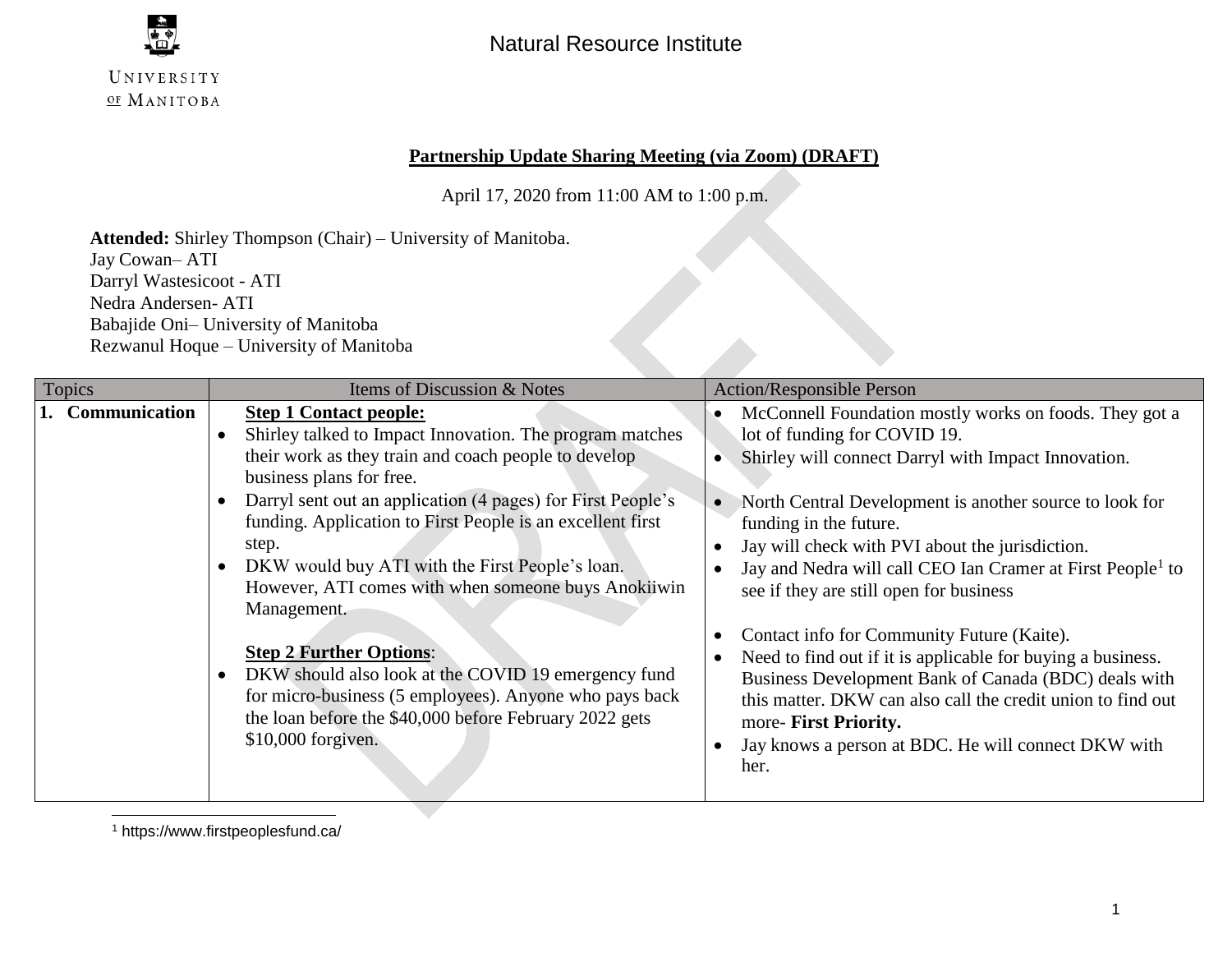

| 2. Curriculum                                                                                         | <b>Mitik Safety Training and Curriculum:</b>                                                                                                                                                                                                                                                                                                                                                                                                                                                                                                                             |                                                                                                                                                                                                                                                                                                                                                                                                                                                                                                                                                                                                                                                |
|-------------------------------------------------------------------------------------------------------|--------------------------------------------------------------------------------------------------------------------------------------------------------------------------------------------------------------------------------------------------------------------------------------------------------------------------------------------------------------------------------------------------------------------------------------------------------------------------------------------------------------------------------------------------------------------------|------------------------------------------------------------------------------------------------------------------------------------------------------------------------------------------------------------------------------------------------------------------------------------------------------------------------------------------------------------------------------------------------------------------------------------------------------------------------------------------------------------------------------------------------------------------------------------------------------------------------------------------------|
| <b>Development</b><br>developed.<br>the supervisor.<br>to its employees.<br>using their local server. | Safety Manual for Mitik is under development. But for the<br>training aspect, an internal curriculum needs to be<br>Jide is also gathering training manuals that cover all of the<br>courses during the homebuilder's program and other safety<br>training. He is also developing a Knowledge workbook for<br>Senior manager of Mitik asked to take the Train the Trainer<br>course so that the company can provide training internally<br>Poor internet connection might be an issue. But the training<br>can be moved to the cloud- that will let people do it offline | Jide is working on it based on the guide for Construction<br>Safety Manitoba, and he will share a draft manual and safety<br>curriculum by the end of the week.<br>All the online courses/courses have to be approved by PVI<br>before delivering them to the students. It will also need<br>specifications such as-what are the courses, who is<br>delivering it, etc.<br>Larry has the certification with Construction Safety<br>$\bullet$<br>Association Manitoba. He just needs to take two other<br>courses.<br>Online training is cheaper. So, online safety training with a<br>facilitator to help the students might be a good option. |
| <b>Forestry, Logging and Diploma</b><br>$\bullet$<br>it.<br>$\bullet$                                 | The partnership curriculum will submit through the<br>university, then ATI will develop some programs based on<br>Shirley and Rez are working on forestry materials to<br>develop some quizzes and tests. We did not get enough                                                                                                                                                                                                                                                                                                                                          | • Three curriculums are under process- 1) Safety for Mitik, 2)<br>MB Builders, 3) ATI's diploma program.<br>Rez will complete the Logging and Forestry quiz and<br>worksheet by next week and send it to Shirley.                                                                                                                                                                                                                                                                                                                                                                                                                              |
| they are assessed.                                                                                    | materials from Jeff, the forestry instructor.<br>The diploma should be an applied course with less theory<br>and more hands-on training. Trades education such as<br>Housing Managers diploma, Basic Carpentry helper.<br>Students should have at least grade 10 math or pre-<br>employment math to start the diploma. We need to clarify<br>to PVI what is the prerequisite for the students are and how                                                                                                                                                                | Hands-on training should be the focus, and people learn best<br>in this way.<br>Darryl will choose 1or 2 books as a textbook. Rez will share<br>the list of the books and the materials from Assiniboine<br>College to Darryl.<br>Pre-employment math can be a part of the diploma program<br>for those who need it.                                                                                                                                                                                                                                                                                                                           |